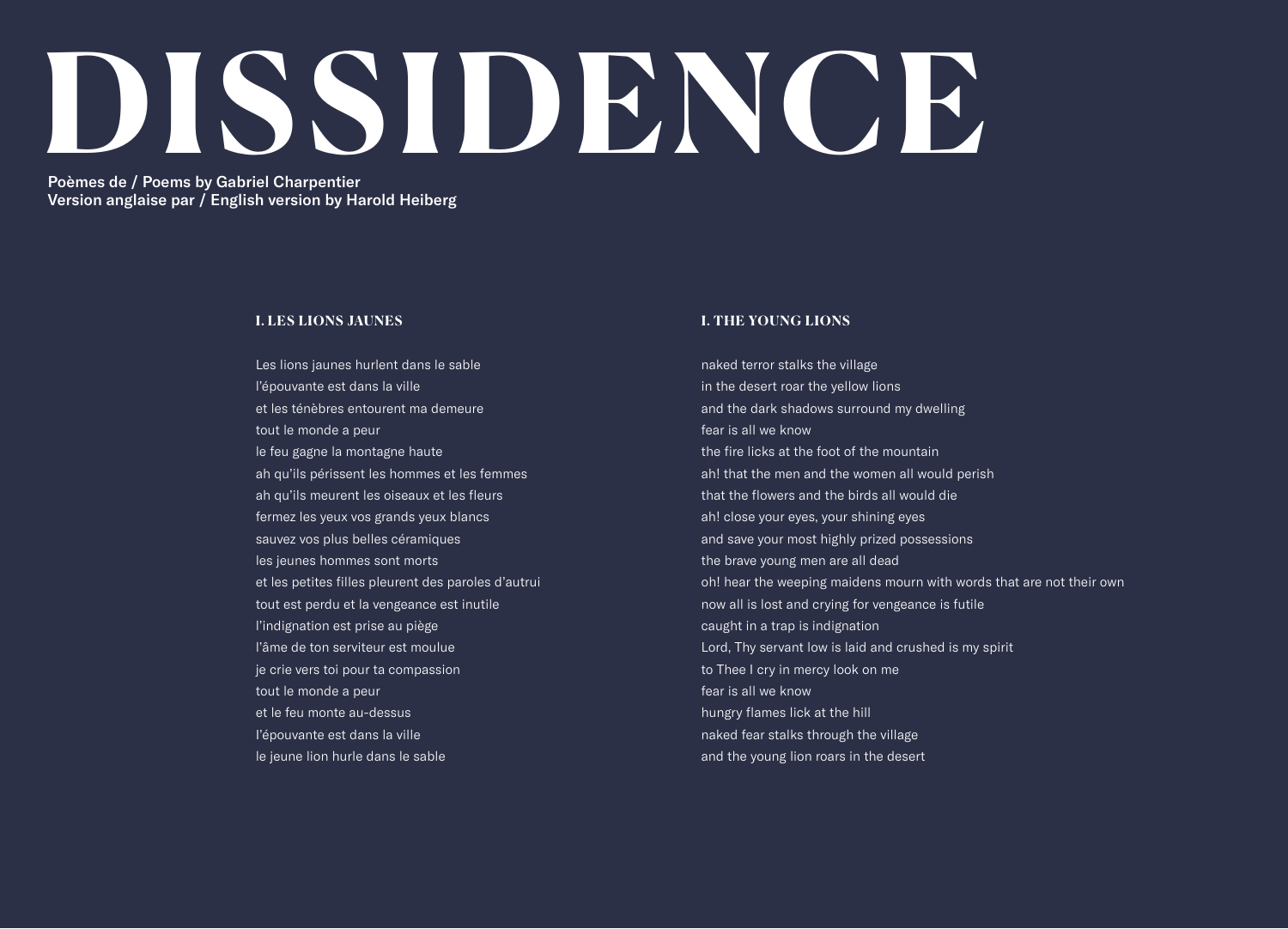# **DISSIDENCE**

Poèmes de / Poems by Gabriel Charpentier Version anglaise par / English version by Harold Heiberg

### **II. PSAUME**

le dégôut des choses parfumées et faciles – entraîne la tempête qui devait arriver. une étoile s'est allumé dans le ciel noir – et je serai guidé jusqu'à la joie. mon abri, depuis toujours solitaire – est maintenant peuplé pour la première fois. j'entends sa respiration tout près de moi – et je suis soulagé. une main tendue où je peux tendre ma main – dans une confiance souriante. c' est un concert étrange où la musique n'existe plus. je marche durement sur les pierres de la route – je tombe et m'ensanglante les genoux. ne m'abandonne pas mon ami de tous les jours – je me perdrais tout seul. et soudain dans la nuit où j'ai pleuré longtemps – à cause des hommes, mes frêres. il est Ià, soudain dans la nuit, tout près de moi – pour me conduire vers la lumière.

# **II. PSALM**

deep disgust for things too heavily perfumed and facile – brings in its wake a raging storm which shall be our doom. in the darkened sky gleams a single star through the gloom – this star will lead me onward into joy. here in my humble abode, long forlorn and empty – now at last I dwell no more alone I hear his breathing close beside me – and the sound is soothing to my soul. now there is a hand wherein I may place my hand – in smiling confidence and trust unswering. now harmonies awake and sing – where music was heard no more. I trudge exhaustedly on the cobbles of the roadway – I fall and bloody both my aching knees. o friend of all my days never leave me I implore – for alone I am lost. all at once in the night which long had known my tears – the tears I shed for all mankind. all at once, he is here in the night, beside me close – to guide me from the dark into light.